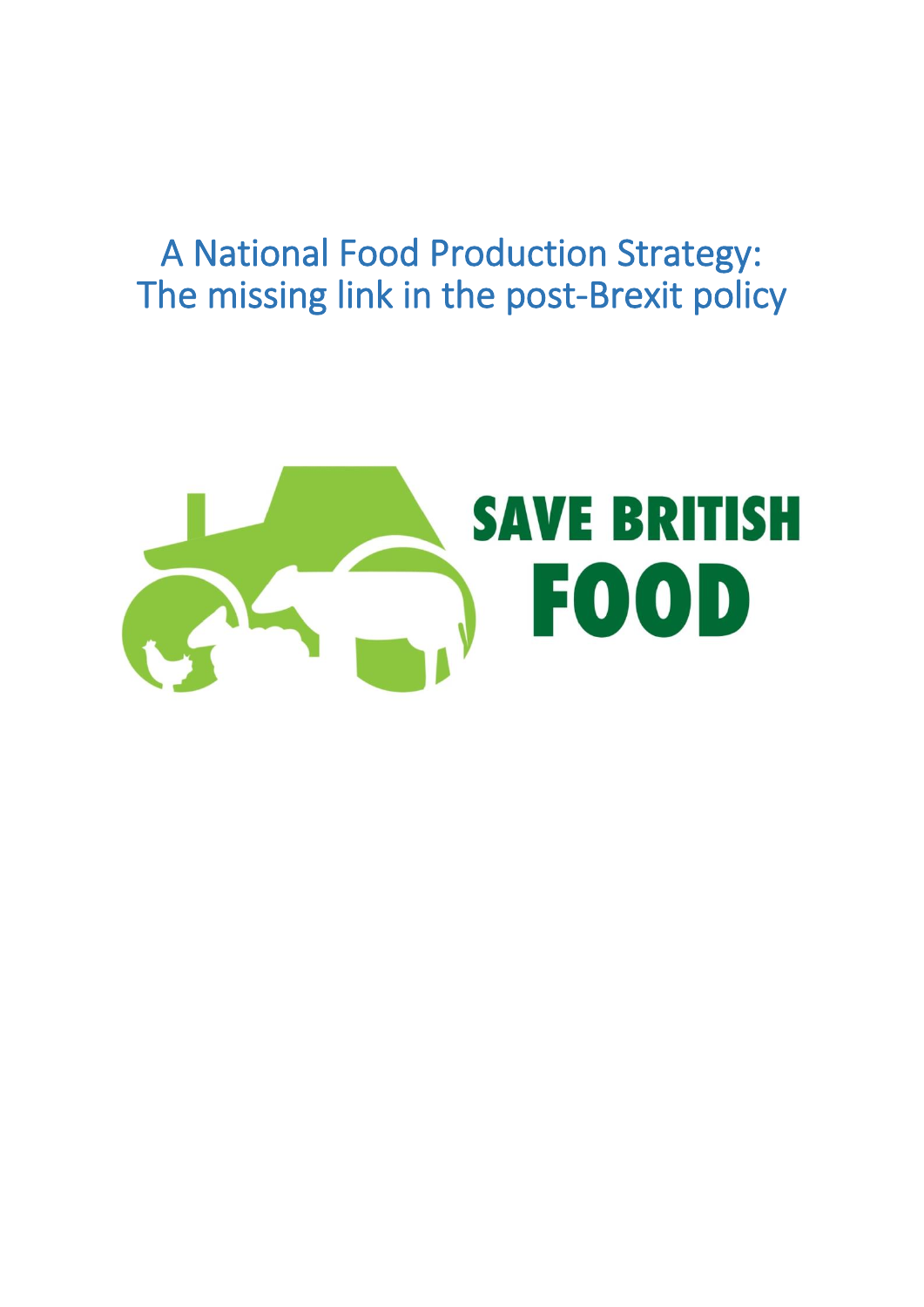

### Executive Summary

UK agriculture and thereby the agri-food industry is facing decline. This is the inevitable consequence of the government's post-Brexit approach to agricultural and trade policy. Our assessment is reinforced by the government's refusal to take effective action to prevent the importation of foodstuffs produced to lower standards and therefore sold at prices that will undermine domestic production. It is also implicitly supported by the recently published reports by the Trade and Agricultural Commission and the National Food Strategy. The tragedy is that decline need not be inevitable. It is the consequence of policy failures that, by default or design, have not prioritised exploiting the industry's potential contribution to the country's wealth and employment.

This report outlines an alternative approach based on a food production strategy. In this briefing we will set out a framework for such a policy and explain how in enabling the agrifood industry to prosper and grow it would also deliver the welfare and environmental standards – including climate warming mitigation – that lie at the heart of thinking on current agricultural policy. We urge that the government seriously consider the following action:

*Action: The government should commission an independent study whose remit would be to set out in some detail the production technologies, systems and relationships most likely to improve the international competitiveness of the agri-food industry and to identify the areas where government support is required*.

*Action: Serious and detailed consideration needs to be given to ensuring the industry has the learning opportunities and resources to encourage and support relational behaviours and thereby the achievement of dedicated, collaborative partnerships.*

*Action: The UK is home to universities and research institutes who are world leaders in areas ranging from crop and animal science to sensors and artificial intelligence. The government has set out multiple R&D objectives for the UK food system, but it needs to prioritise its support on the research institutes and innovation clusters that will enable the food industry to take its place in the forefront of the fourth industrial revolution*.

*Action: There is an urgent need for current work to improve the level and growth of productivity to be speeded-up and refocussed on the technologies, production systems and relationships that will be necessary to improve international competitiveness.*

*Action: A coherent food production strategy focussed on delivering the highest environmental and welfare standards requires a commitment that is perceived as unassailable. Only alignment with EU agri-food standards can deliver such an assurance at this time.*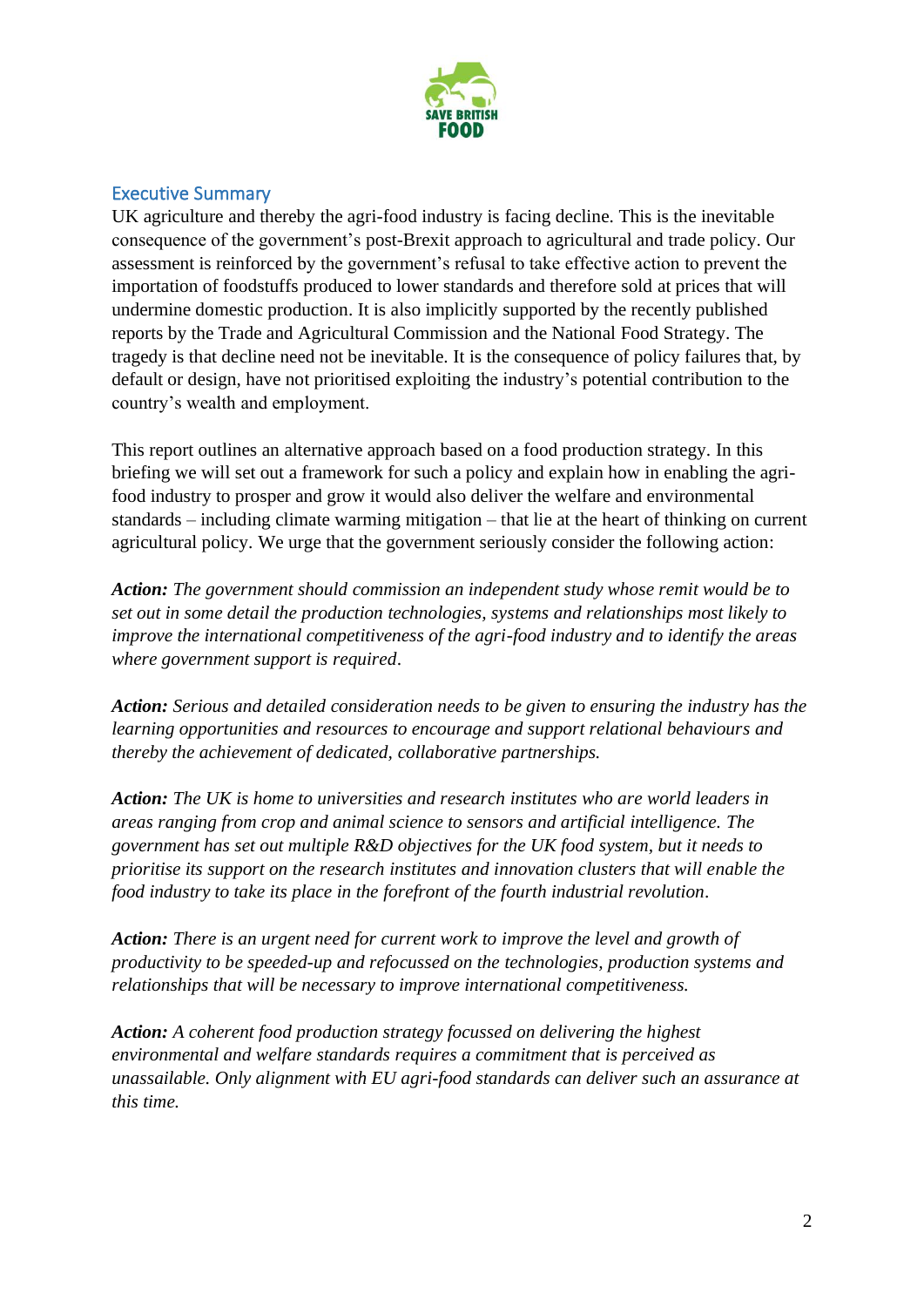

#### Introduction

The agri-food industry is one of the UK's largest industries. Its contribution of £127bn to the nation's gross valued added is equivalent to that of financial services, though money values fail to capture its contribution to living standards with its provision of high-quality affordable foods alongside the scenic and amenity value of a professionally farmed countryside. Yet its future is now more uncertain than at any time in the post war period. Post-Brexit UK agriculture is on the cusp of far-reaching change as it enters a new era of reassigned (lower?) support and a more open trading environment. There is a serious risk this new era will herald a period of decline for the agricultural industry, and thereby its suppliers and food processing customers.

Our assessment of this risk arises, in part, from our interpretation of government trade policy. The countries it is targeting for new trade deals will all insist on greater access for their agricultural commodities and food products the result of which will be the UK importing more of its food in the future. Whatever the benefits, however thinly spread, for the wider economy arising from trade deals with countries such as Australia, New Zealand, Canada and the United States, the costs will disproportionately be concentrated on the UK agri-food chain.

Our risk assessment is also informed by the lack of a food production strategy. The Government's actions and commissioned studies on the future of UK agri-food have been focused on important issues but none have prioritised helping the industry achieve its full potential. While much is written about standards and climate change there is a deafening silence regarding the actions that farmers, their food producer customers, suppliers and institutions should now be taking to increase resilience and international competitiveness.

In order to demonstrate this point we will first comment briefly on pertinent aspects of the Agricultural Act 2020, the Trade and Agricultural Commission's (TAC) Final Report and the National Food Strategy (NFS) The Plan. We will then set out the elements of a food production strategy and thereby the actions we believe the government should be vigorously pursuing.

### MISDIRECTED: POST-BREXIT POLICY AND STRATEGY *Agricultural Act 2020*

While it was inevitable that this Act would contain an outline of the changing support system for farmers it was not unreasonable to expect the Act to also provide some detail on how the government might support the technological innovations and changes to production operations that will be vital if the industry is to achieve resilience and international competitiveness. Had the Act been concerned with another key industry say automobiles, its priority would have been to set out in some detail how the industry might improve its economic contribution to the nation's wealth and employment. The nearest the Act gets to the industry's productive contribution is generalities relating to transparency and fairness in the agri-food supply chain. Depressingly the transparency mantra is far from new. The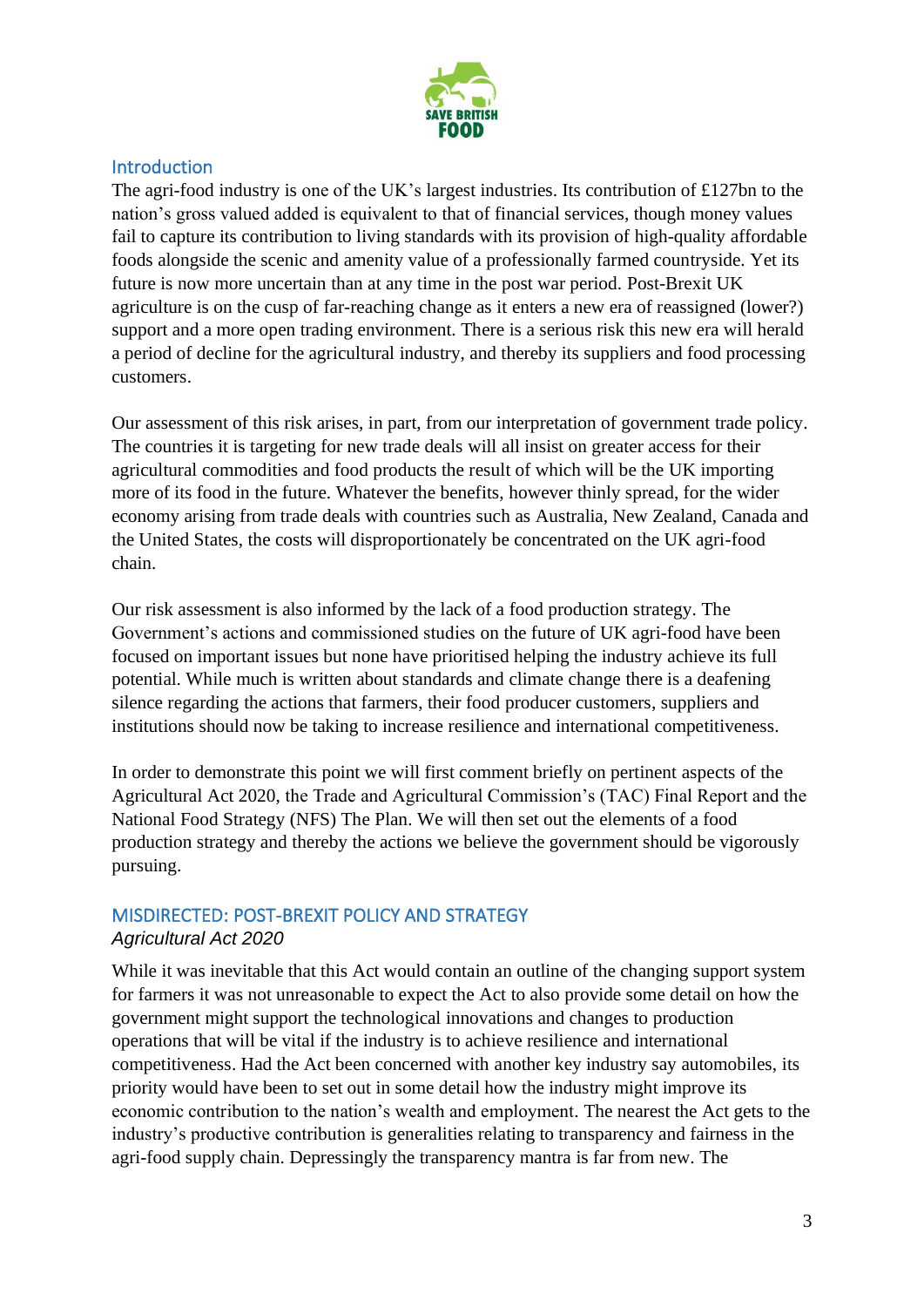

traceability afforded by transparency is important, but it is neither sufficient nor the driving force of the required changes.

#### *Trade and Agricultural Commission*

While there is much to commend and a great deal we agree with in the vision espoused in the Trade and Agricultural Commission's (TAC) Final Report, its recommendations regarding the actions necessary to deliver a 'progressive new trade policy' are open to challenge. It would be more correct to categorise its recommendations as furnishing a defensive trade policy. Indeed, its predominant focus on agricultural commodities betrays a degree of ignorance as to what will be required to maximise the domestic agri-food industry's opportunities. Just as concerning is its underlying premise that the focus should be trade and its liberalisation. On the contrary, an improved trading performance would be one of the beneficial outcomes of a successful food production strategy.

In fairness, the TAC would be expected to highlight trade but to an improved trading position i.e. a reduced food trade deficit, it is necessary to address the nature of the products and their production systems when considering competitiveness. The reader will search in vain for what a 'bold, ambitious agri-food trade strategy' implies at the level of production; the technological advances that might be adopted and the changes to business practices that would deliver more competitive food products. Taken at face value the TAC's idea of a trade strategy is to balance trade liberalisation with protecting the UK's environmental and animal welfare standards resulting in the vague recommendation that the UK government should allow a 'reasonable period of time' for farmers to adjust to complete trade liberalisation contingent on imports meeting the high standards of food production expected from UK producers. In short, the industry will have to prepare for a greater volume of imports. The word exports, let alone consideration of their importance for a progressive trade strategy, does not figure in the report's 22 recommendations.

### *National Food Strategy*

The risk of decline is also embedded in part two of the government commissioned National Food Strategy (NFS): The Plan. The report's title if not a misnomer is inaccurate. It relates in large measure to food consumption sustainable production and climate warming mitigation. Despite government claims that the report would address food security, it recommendations amount to a retrenchment strategy for the future of farming. We do not argue with the importance of addressing sustainability and climate warming; however, these issues should not be prioritised, but rather constraints that must be taken into account when devising a strategy to improve the agri-food industry' economic contribution to the nation's wealth and employment. The NFS by inverting this logic implies a smaller industry in terms of output and wealth generation. It will also, ironically, involve the need to import more food – much of which will be produced to lower standards – thereby enlarging the food trade deficit and imperilling the food industry. Again, the NFS' chapter on trade finds no place for the word 'exports'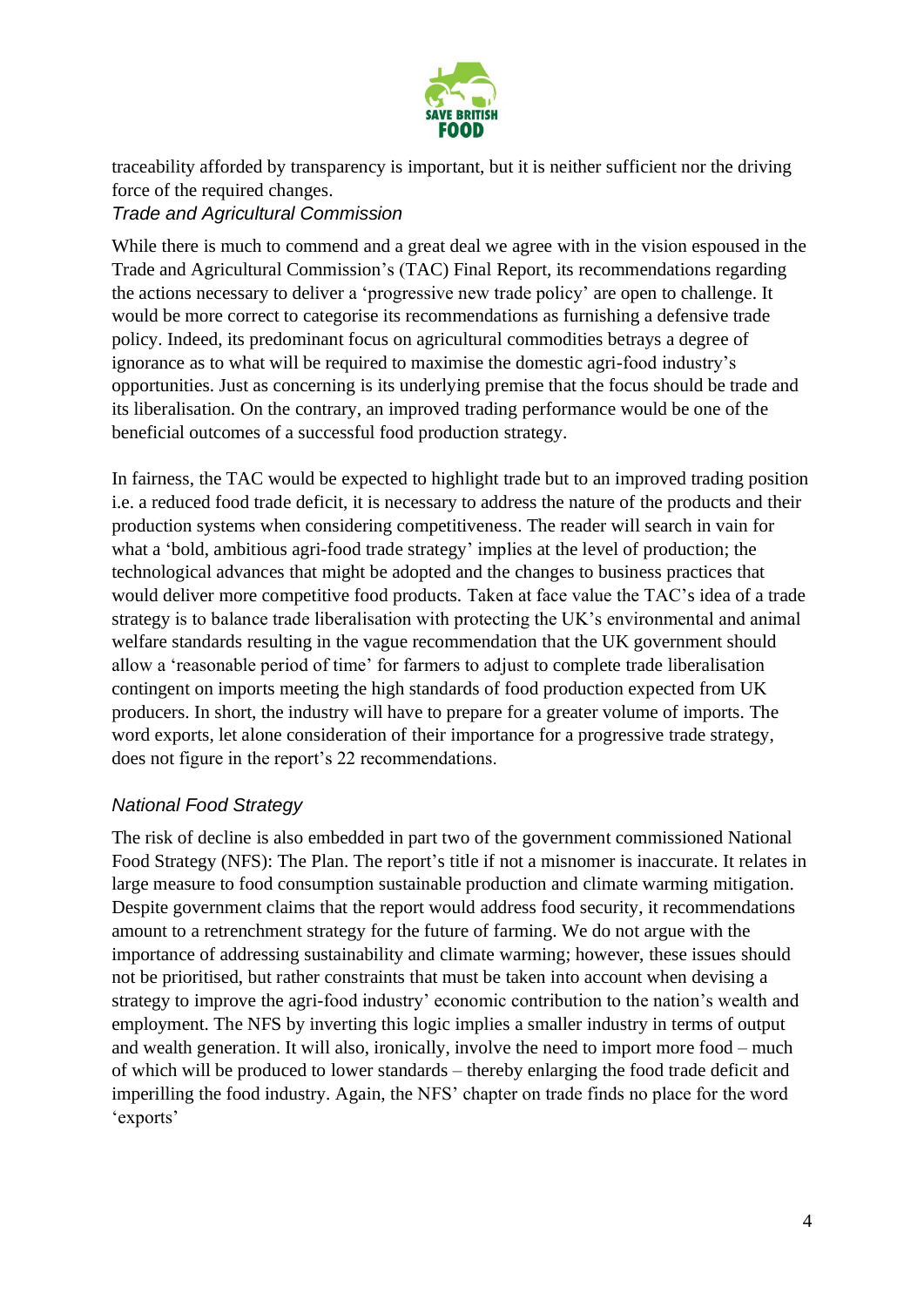

The report devotes much space to unhealthy dietary food habits. While there is undoubtedly a place for a strategy to encourage healthy, nutritious food consumption we take strong exception to report's underlying premise that dietary ill-health and in particular obesity is directly linked to modern farming practices. To give such an impression is a travesty – akin to an automobile strategy focusing on irresponsible drivers. To take but one example. Farming's ability to steadily increase potato yields ensures that consumers have plentiful supply of a stable, tasty and nutritious food, rich in vitamins, minerals and antioxidants, at affordable prices while minimising land use demands. If some consumers adopt unhealthy consumption patterns when it comes to potatoes this should not be laid at the door of modern farming. .

## A POST-BREXIT FOOD PRODUCTION STRATEGY

### *Three Challenges*

Despite reservations by farm leaders and many associated with the food industry, there are grounds for believing that UK farming and the agri-food industry in general have the potential to prosper in this new era. This however depends on a strategy that recognises that continuing to supply food products with the experience attributes of taste, convenience and affordable prices will not be sufficient. Surveys support the contention that competitiveness will progressively demand greater emphasis on meeting growing demands for the credence attributes embodied in ethical production systems. Credence preferences include provenance which may reflect trust in a country or region's delivery of other credence attributes such as production systems with world class standards in areas such as animal welfare, natural resource conservation and climate warming mitigation. In marketing terms, credence attributes are not only increasingly becoming a source of differentiating value for food products in developed nations but also they are gaining traction amongst the rapidly rising numbers of middle class consumers in emerging nations. Against this background, the starting point for formulating a food production strategy is to identify key challenges that must be addressed. Based on the foregoing, we identify the three challenges summarised in Figure 1.

#### **Figure 1: Three Key Challenges**

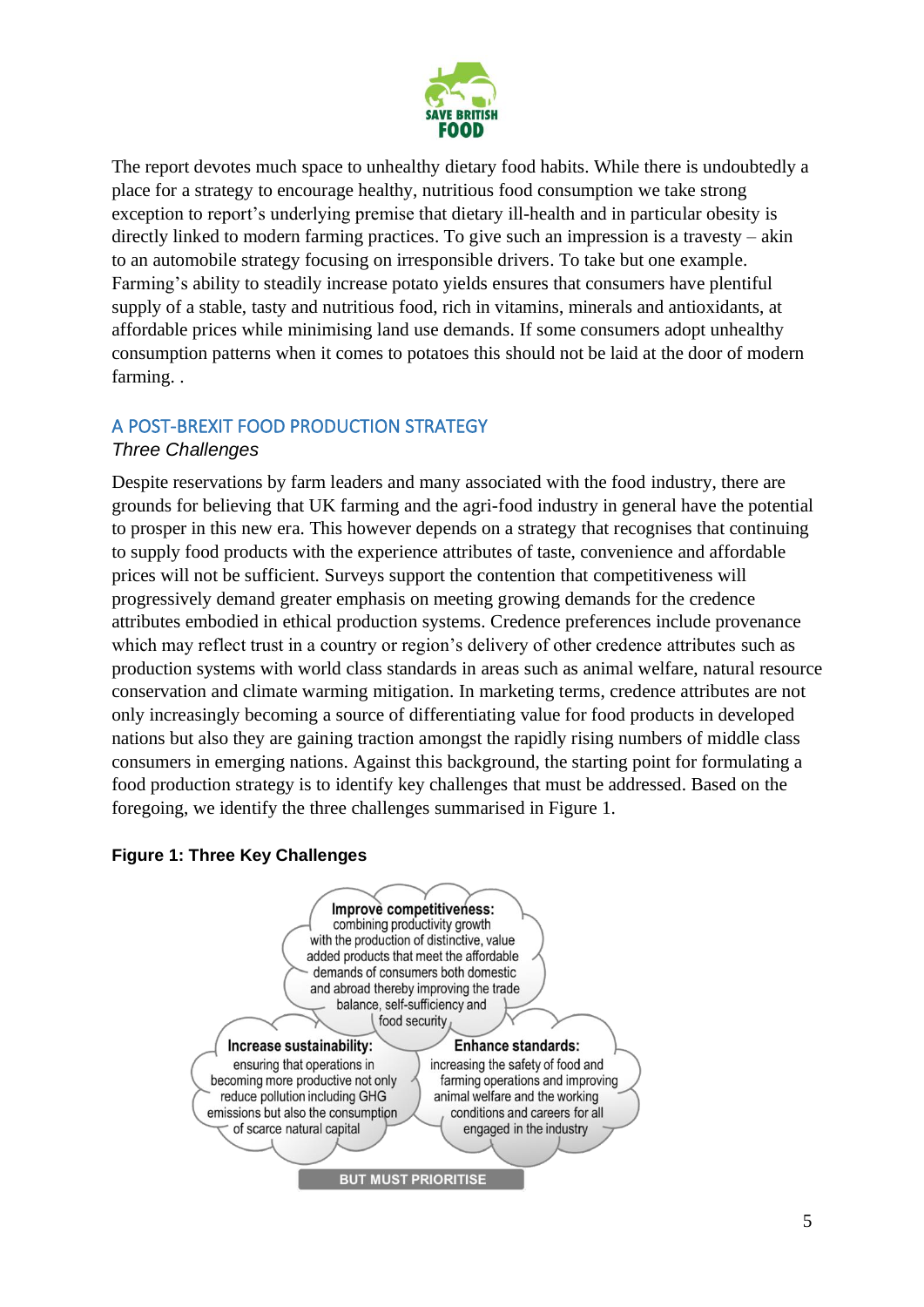

First, the UK agri-food industry must intensify its commitment to raising standards by researching and adopting improved safety procedures and animal welfare systems, as well as enhancing the conditions and careers for all engaged in the industry. A second challenge is to steadily increase the ecological sustainability of farming operations. Importantly, this does not mean reducing productivity, rather it means that productivity growth must involve reduced levels of pollution, and in particular greenhouse gas emissions (GHG), biodiversity losses and the consumption of scarce natural capital.

The third challenge is to improve the UK agri-food industry's international competitiveness. International competitiveness will enable the industry to take advantage of overseas demand for food products rich in credence attributes, but it has the added advantage of greater protection against food imports following free trade agreements (FTA) with third countries i.e. in addition to improving the food trade balance it also increases self-sufficiency and food security. Owing to high land values and the added costs associated with higher standards, international competitiveness must be largely based on food and drink products e.g. distinctive cheeses, rather than agricultural commodities.

Although tempting to view these challenges as equal objectives, overall success demands that one challenge is viewed as the priority, but its achievement made subject to the constraint of satisfying the other two. We are very clear. International competitiveness, based on food products, must be prioritised. This aligns with the government's stated priority of a 'productive, competitive farming sector' and also the open trading environment captured by the government's vision of 'Global Britain.' The opportunities for internationally competitive food products based on the demands of the world's rapidly growing middle classes - forecast to reach four billion by 2030 - are enormous.

*Action: the government should commission an independent study whose remit would be to set out in some detail the production technologies, systems and relationships most likely to improve the international competitiveness of the agri-food industry and to identify the areas where government support is required*.

### *International Competitiveness: Credence Goods*

Productivity growth lowers prices and is a necessary condition for international competitiveness, but alone it is not sufficient. Competitiveness when it comes to differentiated products is never based solely on price, rather it depends on potential consumers perceptions of value. As observed above, in the case of food products, in addition to the traditional competitive experience attributes of taste, convenience and affordability, credence attributes are gaining weight in consumers' assessments of value. Thus, the UK's agri-food industry can improve its international competitiveness by developing and differentiating the distinctive nature of the credence attributes embedded in its food products.

As these credence attributes overwhelmingly originate at the farming stage of the food chain, improving competitiveness will involve farm businesses and their food manufacturing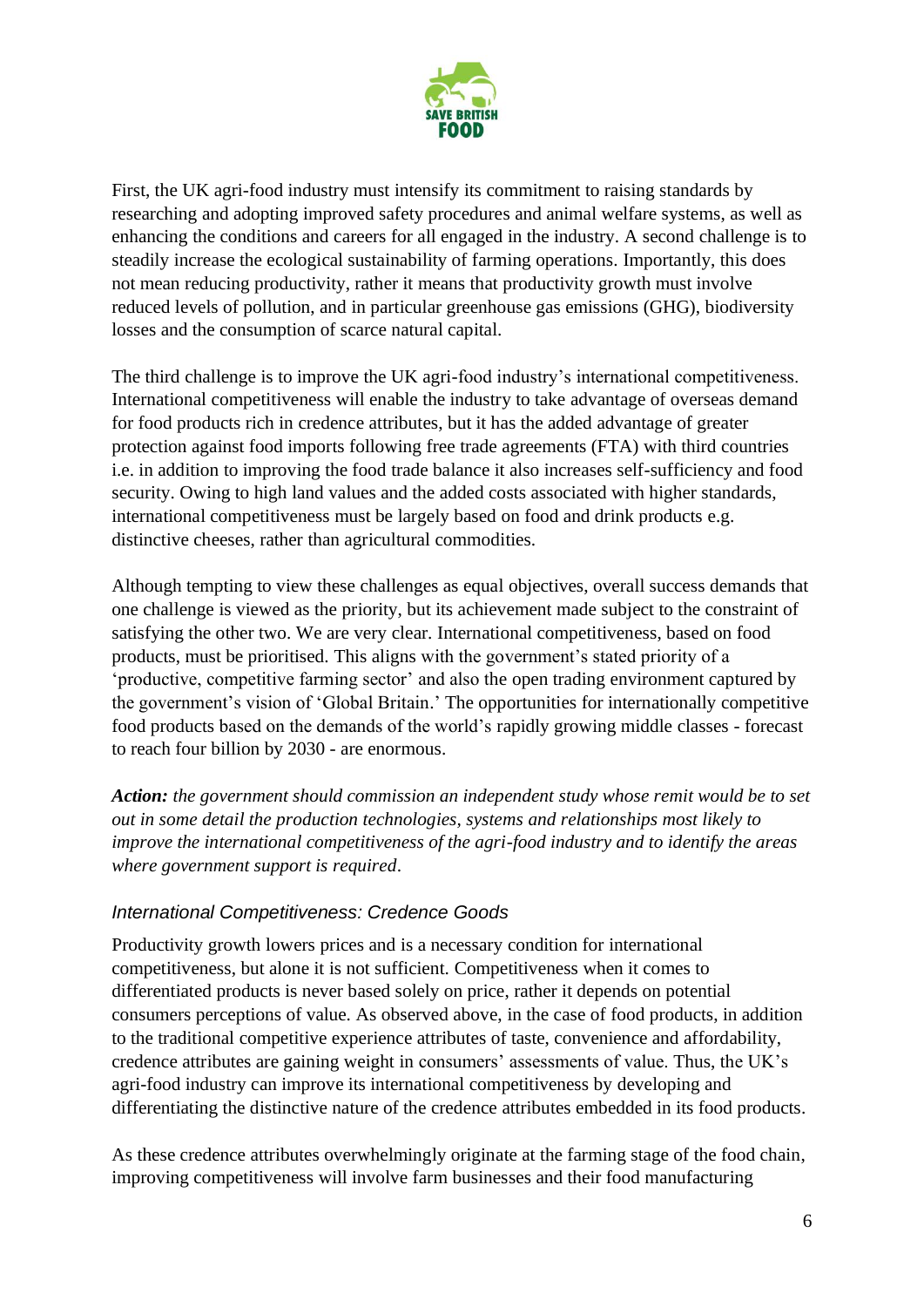

customers making a reality of collaborative vertical relationships. Collaborative, vertical relationships, in contrast to typical transactional relationships, are founded on long term commitment, an alignment of attitudes and capabilities by the partners as well as agreement on their respective contributions and rewards. It is only within genuine, trusting relationships between farmers and their food manufacturing customers that distinctive credence capabilities can be fully leveraged through the sharing of information, joint learning and relationship specific investments.

Whether or not a food manufacturer seeks an exclusive relationship with a single supplier or a group of suppliers for its agricultural inputs, a genuine successful collaborative relationship will necessarily deliver supply chain transparency while rendering the idea of 'legislating for fairness' redundant. That said, the agri-food industry reveals great diversity among producers in terms of size, geographic location, experience, resources and technical sophistication. It follows that establishing effective collaborative, vertical relationships raises a number of significant hurdles.

*Action: Ultimately, it is up to farmers and their supply chain partners to overcome these hurdles but there is an important role for government. Serious and detailed consideration needs to be given to ensuring the industry has the learning opportunities and resources to encourage and support relational behaviour and thereby the achievement of dedicated, collaborative partnerships.*

### *Sustainability and Climate Warming Mitigation*

The global population is expected to continue growing for at least several decades; hence, if the world's agricultural industries are to meet the inevitable increase in demand for food without converting very large amounts of the world's remaining forests and wildlife habitats to farmland it will be necessary to ensure productivity remains on a rising trend. Only by raising yields as well as feed conversion ratios to higher growth rates can the outputs of food per hectare of land be increased. Land productivity is critically dependent on breeding technology and high levels of soil fertility. Advances in these areas will allow activity to be concentrated on land best suited to production, thereby releasing land to: reverse biodiversity loss; plant trees and restore habitats while mitigating side effects such as nitrogen pollution, soil erosion and facilitating the sequestration of GHGs by forests, grasslands and wetlands. Productivity growth must also apply to other productive resources including increasingly scarce natural resources e.g. fresh water.

Simultaneously raising productivity and environmental services is defined as sustainable intensification, and leading scientists have become convinced that this must be the future direction for agricultural production. The process of sustainable intensification is science led. It embraces a wide range of scientific disciplines including plant and animal breeding, agroecology, integrated pest management, agricultural and digital engineering all of which can be placed under two broad technologies: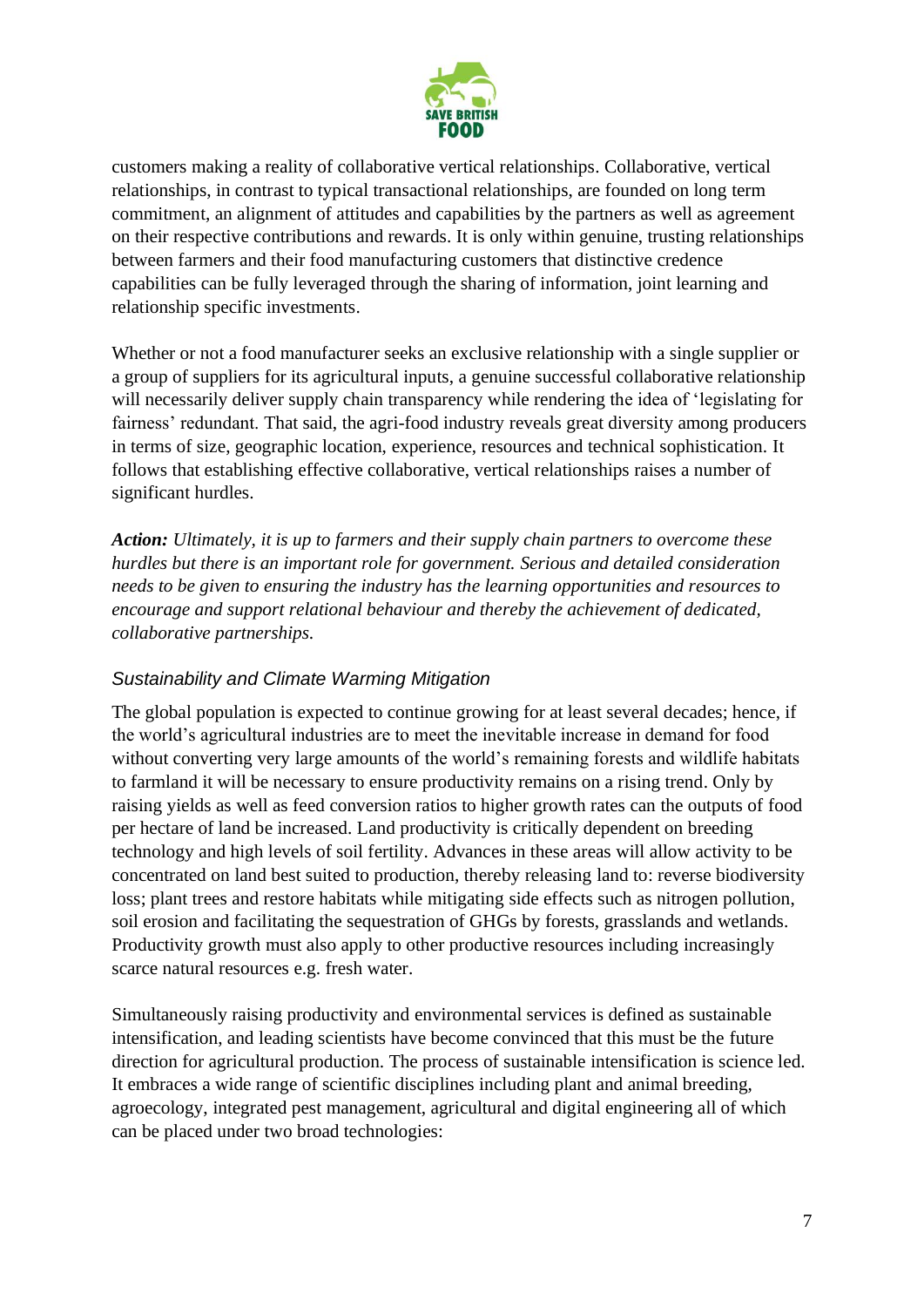

- agri-biotechnology, which may be briefly defined as the application of new knowledge in the areas of genetics and nutrition to improve the health, resilience and productivity of crops and animals; and
- precision technology, which may be defined as the fusing of engineering and digital technologies the effect of which is not only to minimise the use and waste of farm inputs, particularly fertilisers, crop protection products and animal feeds but also to enhance crop and animal performance through data and technology provision.

At the heart of the fourth industrial revolution is the blurring of boundaries between the engineering, digital, and biological worlds. Technological advances in these areas are already contributing to sustainable productivity growth, but both are in their infancies, science has barely scratched the surface of their potential benefits. The evidence is persuasive, research and innovation will ensure further advances and all the signs are that these will deliver tremendous, realisable gains for not only efficient food production systems but also netpositive environmental and animal welfare services.

*Action: Successfully rising to the challenge trilogy facing the UK's agri-food industry will be dependent on the health and effectiveness of the agri-food research system. The UK is home to universities and research institutes who are world leaders in the areas of biotechnology and precision agriculture. The government has set out multiple R&D objectives for the UK food system, but it needs to prioritise its support on the research institutes and innovation clusters that will enable the agri-food industry to take its place in the forefront of the fourth industrial revolution*.

### *People skills*

Technological advances are necessary but not sufficient. Ultimately the new knowledge embedded in advancing technologies and novel operating systems must be applied at the business level. We noted above that precision technologies are already and will increasingly change the nature of food production. However, their successful application will necessitate new business level skills and capabilities; in particular, the ability to collect, analyse and act upon – in real time – very large, sophisticated data sets.

Given the priority of an internationally competitive agri-food industry, access to a sufficient and appropriately-skilled workforce is essential. What is needed is a transformative, orderly learning process to develop skills and capabilities ranging from the efficient collection and use of data and artificial intelligence to the management of more sophisticated, larger scale enterprises. Also, given the importance of vertical relationships, farmers and their downstream customers must be supported in developing the people skills e.g. emotional intelligence for communication, empathy and trust, that such relationships ultimately depend on.

*Action: the Food and Drink Sector Council's Agricultural Productivity Working Group and the related Skills Leadership Group are currently developing proposals in these areas. However, the latest published minutes suggests that is group has also been captured by the*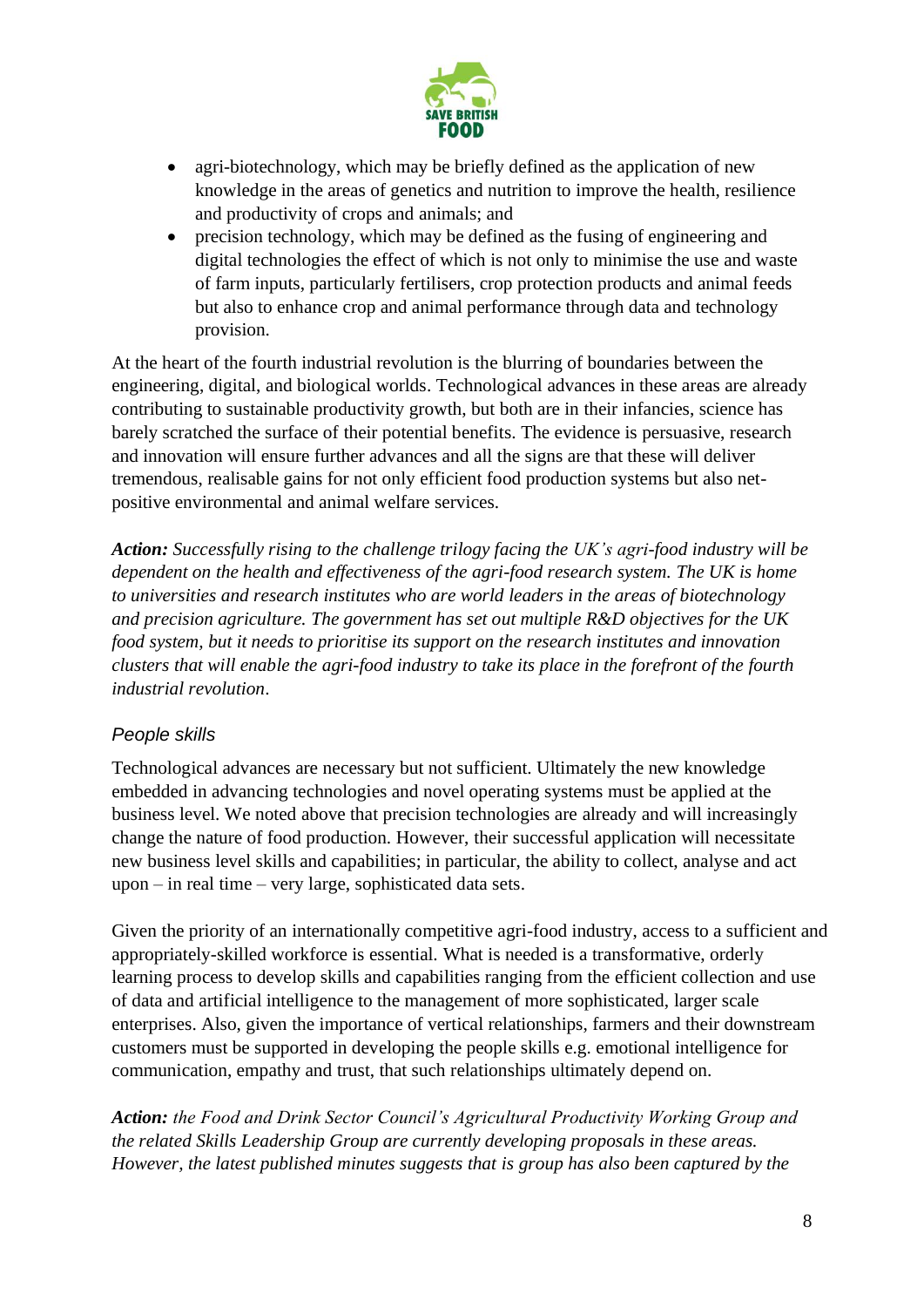

*TAC and NFS mindset when it comes to skills and capabilities. There is an urgent need for this work to be speeded-up – it appears still at the level of generalities and the gathering of data – and refocussed on the technologies, production systems and relationships that will be necessary to improve international competitiveness.*

#### *Standards*

The government has repeatedly stated its commitment to protecting the UK agri-food industry's world class standards from erosion by imports. Yet, as we have argued, its actions threaten to undermine this commitment. One option open to the government of providing the industry with the assurance that its standards will not be undermined by imports from countries with lower environmental and welfare standards would be to announce that despite the discretion given to ministers by the Withdrawal Act, the government will not change retained EU agri-food standards without primary legislation. But Lord Frost, speaking for the government, ruled out this option, explained that 'to do trade agreements with other countries you need to have control of your own agri-food and SPS [Sanitary and Phytosanitary] rules<sup>1</sup>'. Implicitly, Lord Frost is admitting that future trade deals will involve some trade-offs on standards – an interpretation confirmed by the Secretary of State's assertion that he cannot bind the hands of future governments in this matter<sup>2</sup>.

Trade deals with countries who attach importance to the export of agri-food products will not enter into agreements that do not offer their producers greater access to the UK market. An international competitive UK agri-food industry could not sensibly object to such agreements if their standards were protected. This however, is not the situation currently faced by UK producers. Not only, as explained above, is a strategy to improve competitiveness lacking, but also even if such a strategy existed it would be undermined by the likelihood that UK agri-food standards would be undermined by future FTAs. The government's expressed interest in joining the Comprehensive and Progressive Agreement for Trans-Pacific Partnership (CPTPP) amounts to signalling a willingness to move away from EU standards. In principle, it could seek to negotiate tariff-rate quotas for products judged to have been produced to lower standards but coming on top of the UK-Australia FTA Agreement in Principle – where complete liberalisation is the aim, albeit after a staged phasing out of tariffs – the government seems content to offer only limited and short-lived protection.

In the absence alignment with EU agri-food standards or binding domestic legislation, the interpretation of 'equivalent' standards will be decided behind closed doors and subject to the give-and-take of negotiations: negotiations where the other party will be aware that and the government's refusal to legislate signals flexibility in this area. Only when the deal is agreed will the TAC, Parliament and the wider public have sight of the details. Just how effective any comments by the TAC might be in this situation remains a matter of speculation, but the omens are not good. As with MPs, the TAC will in reality be powerless to amend or reject an agreed deal. When it comes to trade agreements the UK suffers a democratic deficit.

<sup>&</sup>lt;sup>1</sup> Giving evidence to the European Scrutiny Committee on  $17<sup>th</sup>$  May, 2021

<sup>2</sup> George Eustice, BBC Today Programme Friday 26th June 2020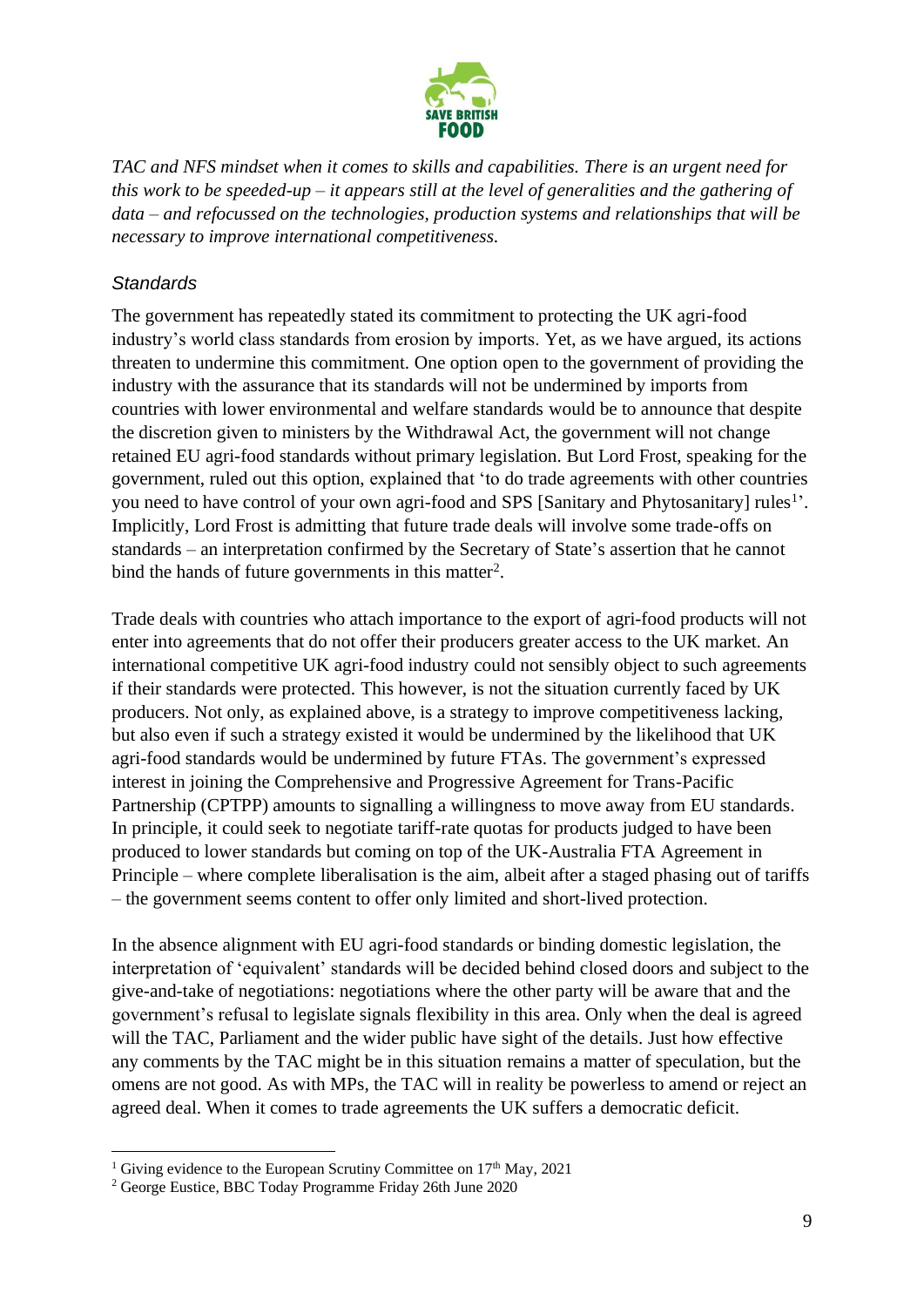

Democracy aside, the government's refusal to take action to rule out the threat of an influx of lower standard imports undermines a strategy to improve the agri-food industry's international competitiveness based on a distinctive reputation for delivering highest standards of ethical production. As with any other industry productivity growth and competitiveness are dependent on innovation and investment in fixed and human capital. The future threat of imports that are not subject to the same high standards as domestic produce increases the uncertainty already faced by producers and hence reduces the willingness to risk investment, particularly if payback is spread over many years.

A further reason why the government should reconsider its unwillingness to legally bind UK agri-food standards to those of the EU is the fact that establishing a reputation for high standards necessitates inter alia, superior supply chain traceability. EU regulations addressing food chain traceability are acknowledged as global leaders<sup>3</sup> thus alignment would not only remove uncertainty regarding the UK future approach to standards but also it would deliver at a stroke the reputational externality necessary to underpin credence-based competitiveness. As demonstrated by countries such as Norway, here is no conflict between being subject to the EU's agri-food standards and a country's ability to pursue its own trade policies. If membership of the European Economic Area is deemed a step too far the government could adopt a 'Swiss style' bilateral agreement to align with EU agri-food standards.

*Action: There is no inherent contradiction between legislating to protect agri-food standards and the UK's ability to negotiate FTAs with third countries. It would however prevent an agreement that breached the legislation and remove from the negotiations the scope for parties to compromise on standards. A coherent food production strategy focussed on delivering the highest standards of credence attributes requires a commitment that is perceived as unassailable. Only alignment with EU agri-food standards can deliver such assurance at this time.*

<sup>&</sup>lt;sup>3</sup> Comparison of Global Food Traceability, Regulations and Requirements, Sylvain Charlebois et al., Comprehensive Reviews in Food Science and Food Safety, Vol.13, 2014